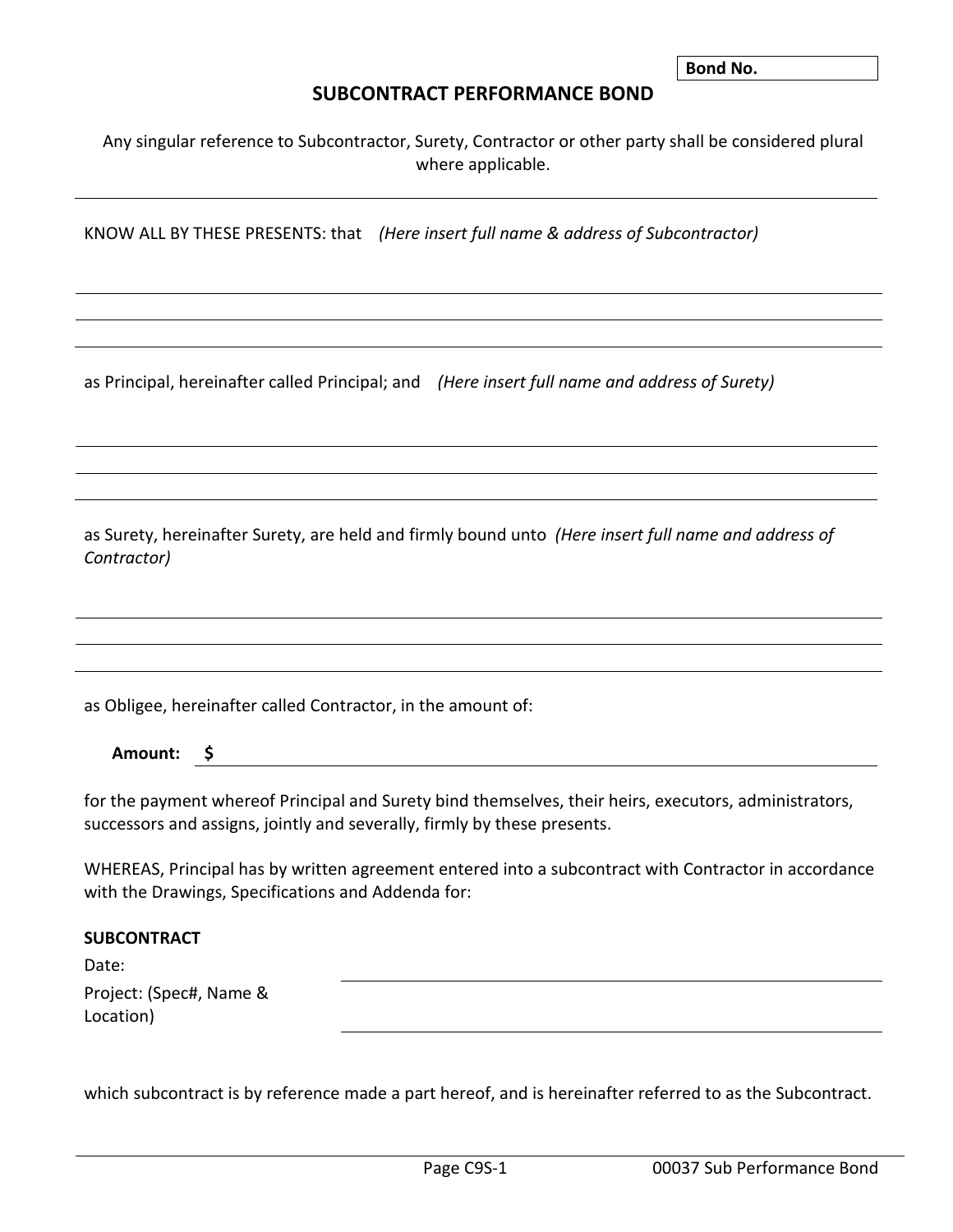**1** The Subcontractor and the Surety, jointly and severally, bind themselves, their heirs, executors, administrators, successors and assigns to the Contractor for the performance of the Subcontract, which is incorporated herein by reference.

**2** If the Subcontractor performs the Subcontract, the Surety and the Subcontractor shall have no obligation under this Bond, except to participate in conferences as provided in Subparagraph 3.1.

**3** The Surety's obligation under this Bond shall arise after:

**3.1** The Contractor has notified the Subcontractor and the Surety at its address described in Paragraph 10 below of the Contractor's intention to terminate the Subcontract and has requested and attempted to arrange a conference with the Subcontractor and the Surety to be held not later than ten days after service of such notice to discuss methods of performing the Subcontract. If the Contractor, the Subcontractor and the Surety agree, the Subcontractor shall be allowed a reasonable time to perform the Subcontract, but such an agreement shall not waive the Contractor's right, if any, subsequently to declare a Subcontractor Default; and

**3.2** The Contractor has declared a Subcontractor Default and formally terminated the Subcontractor's right to complete the subcontract. Such Subcontractor Default shall not be declared earlier than ten days after the Subcontractor and the Surety have been served notice as provided in Subparagraph 3.1; and

**3.3** The Contractor has agreed to pay the Balance of the Subcontract Price to the Surety in accordance with the terms of the Subcontract or to a contractor selected to perform the Subcontract in accordance with the terms of the subcontract with the Contractor.

**4** When the Contractor has satisfied the conditions of Paragraph 3, the Surety shall promptly and at the Surety's expense take one of the following actions:

**4.1** Arrange for the Subcontractor, with consent of the Contractor in the Contractor's sole discretion, to perform and complete the Subcontract; or

**4.2** Undertake to perform and complete the Subcontract itself, through its agents or through independent contractors; or

**4.3** Obtain bids or negotiated proposals from qualified contractors acceptable to the Contractor for a contract for performance and completion of the Subcontract, arrange for a contract to be prepared for execution by the Contractor and the contractor selected with the Contractor's concurrence, to be secured with performance and payment bonds executed by a qualified surety equivalent to the bonds issued on the Subcontract, and pay to the Contractor the amount of damages as described in Paragraph 6 in excess of the Balance of the Subcontract Price incurred by the Contractor resulting from the Subcontractor's default; or

**4.4** Waive its right to perform and complete, arrange for completion, or obtain a new contractor and with reasonable promptness under the circumstances: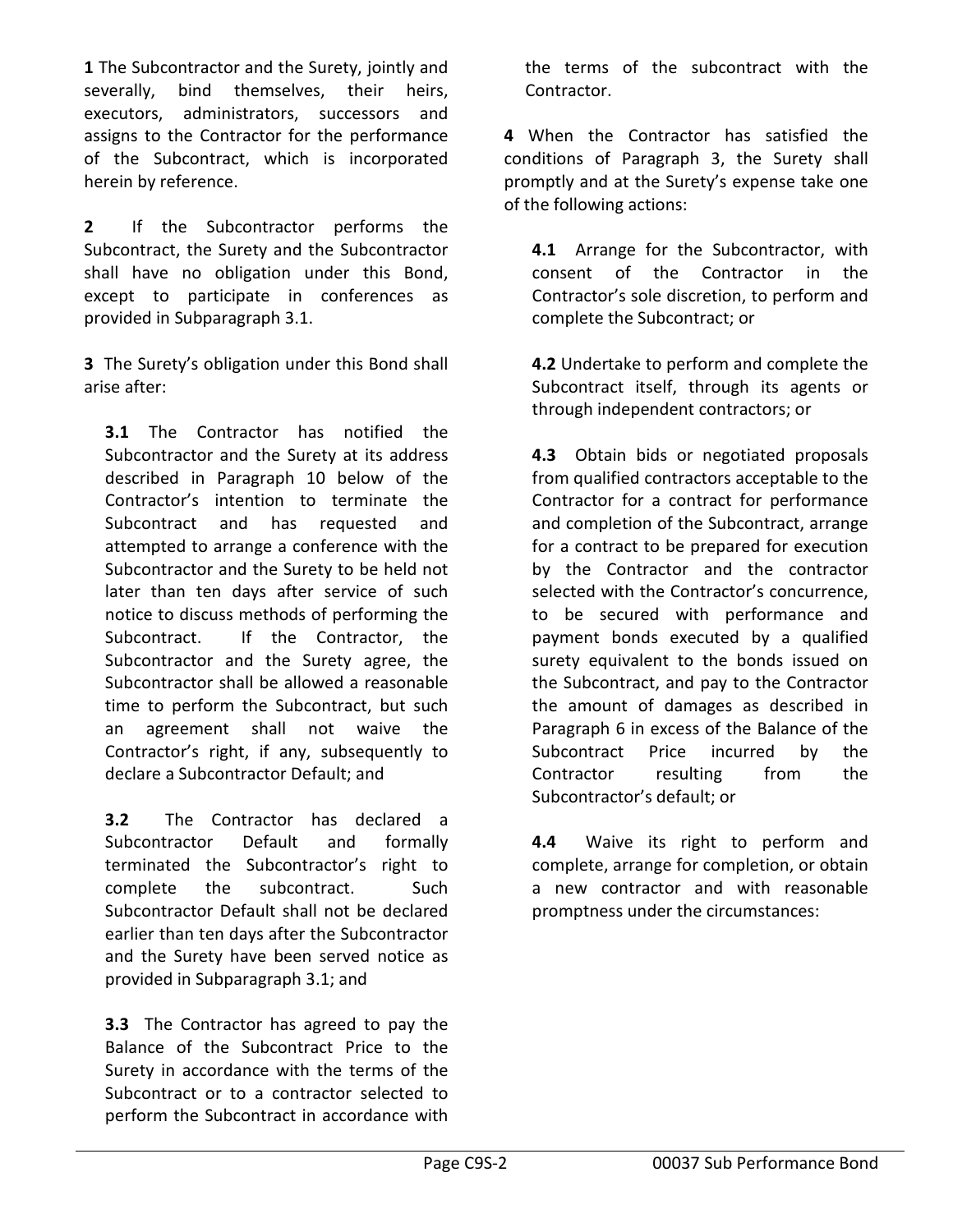- **.1** After investigation, determine the amount for which it may be liable to the Contractor and, as soon as practicable after the amount is determined, tender payment therefor to the Contractor; or
- *.2*Deny liability in whole or in part and notify the Contractor citing reasons therefor.

**5** If the Surety does not proceed as provided in Paragraph 4 with reasonable promptness, the Surety shall be deemed to be in default on this Bond fifteen days after receipt of an additional written notice from the Contractor to the Surety demanding that the Surety perform its obligations under this Bond, and the Contractor shall be entitled to enforce any remedy available to the Contractor. If the Surety proceeds as provided in Subparagraph 4.4, and the Contractor refuses the payment tendered or the Surety has denied liability, in whole or in part, without further notice the Contractor shall be entitled to enforce any remedy available to the Contractor.

**6** After the Contractor has terminated the Subcontractor's right to complete the Subcontract, and if the Surety elects to act under Subparagraph 4.1, 4.2, or 4.3 above, then the responsibilities of the Surety to the Contractor shall not be greater than those of the Subcontractor under the Subcontract, and the responsibilities of the Contractor to the Surety shall not be greater than those of the Contractor under the Subcontract. To the limit of the amount of this Bond, but subject to commitment by the Contractor of the Balance of the Subcontract Price to mitigation of costs and damages on the Subcontract, the Surety is obligated without duplication for:

**6.1** The responsibilities of the Subcontractor for correction of defective work and completion of the Subcontract;

**6.2** Additional legal, design professional and delay costs resulting from the Subcontractor's Default, and resulting from the actions or failure to act of the Surety under Paragraph 4; and

**6.3** Liquidated damages, or if no liquidated damages are specified in the Subcontract, actual damages caused by delayed performance or non-performance of the Subcontractor.

**7** The Surety shall not be liable to the Contractor or others for obligations of the Subcontractor that are unrelated to the Subcontract, and the Balance of the Subcontract Price shall not be reduced or set off on account of any such unrelated obligations. No right of action shall accrue on this Bond to any person or entity other than the Contractor or its heirs, executors, administrators or successors.

**8** The Surety hereby waives notice of any change, including changes of time, to the Subcontract or to related subcontracts, purchase orders and other obligations.

**9** Any proceeding, legal or equitable, under this Bond shall be instituted in the Superior Court of the County of Riverside, State of California, The parties expressly consent to the jurisdiction of said court and agree that said court shall be a proper venue for any such action. This Bond shall be governed by and interpreted in accordance with the laws of the State of California, excluding any choice of law provisions.